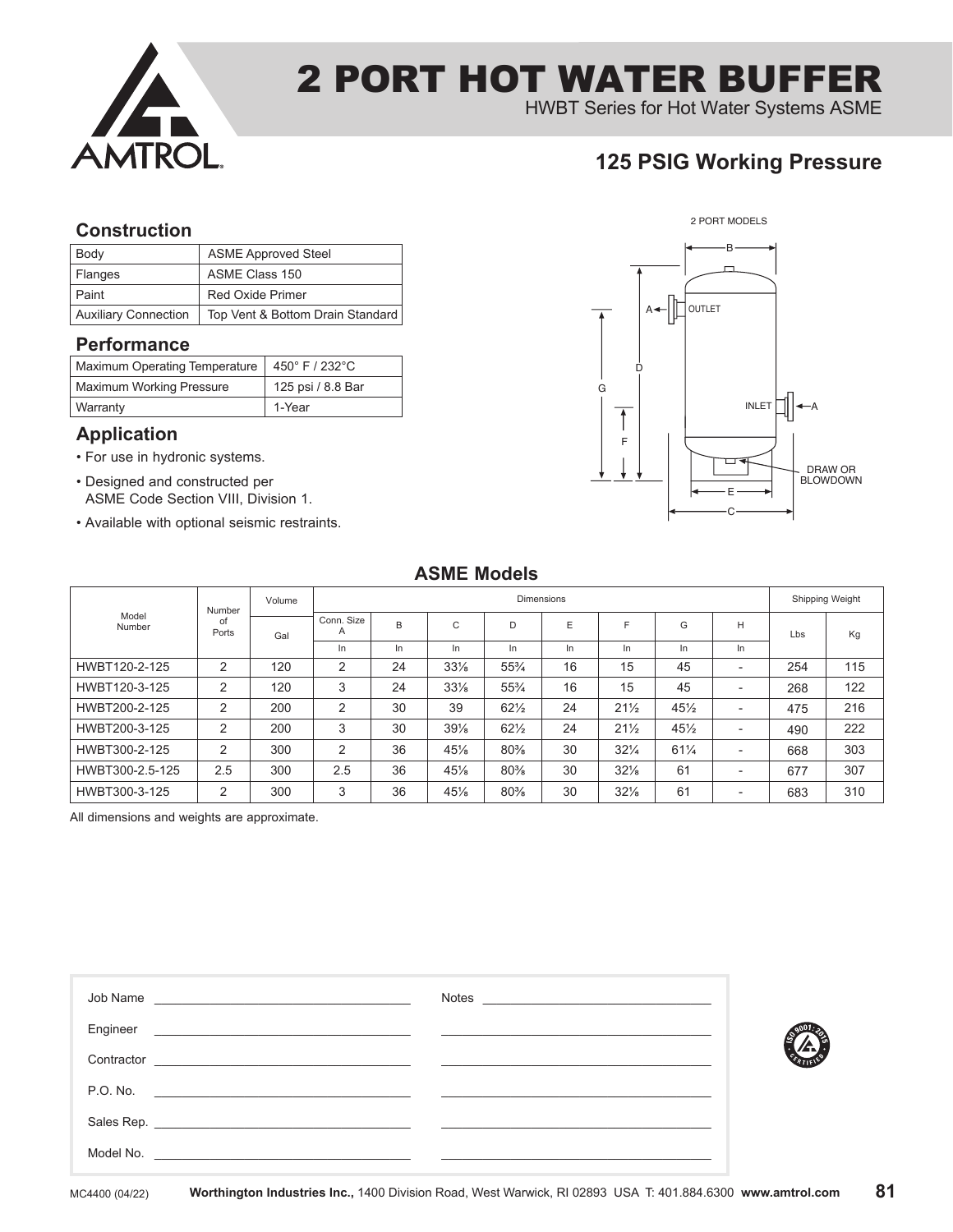

HWBT Series for Hot Water Systems ASME

## **150 PSIG Working Pressure**

### **Construction**

| Body                        | <b>ASME Approved Steel</b>       |
|-----------------------------|----------------------------------|
| Flanges                     | ASME Class 150                   |
| Paint                       | <b>Red Oxide Primer</b>          |
| <b>Auxiliary Connection</b> | Top Vent & Bottom Drain Standard |

### **Performance**

| Maximum Operating Temperature   450° F / 232°C |                    |
|------------------------------------------------|--------------------|
| <b>Maximum Working Pressure</b>                | 150 psi / 10.5 Bar |
| Warranty                                       | 1-Year             |

### **Application**

- For use in hydronic systems.
- Designed and constructed per ASME Code Section VIII, Division 1.
- Available with optional seismic restraints.



### **ASME Models**

|                 | Number      | Volume |                | <b>Dimensions</b> |                 |                 |    |                 |                 |                          |     |     |    |
|-----------------|-------------|--------|----------------|-------------------|-----------------|-----------------|----|-----------------|-----------------|--------------------------|-----|-----|----|
| Model<br>Number | of<br>Ports |        | Gal            | Conn. Size<br>A   | B               | C               | D  | E               | F               | G                        | H   | Lbs | Kg |
|                 |             |        | In.            | In                | In              | In              | In | In.             | In              | In                       |     |     |    |
| HWBT120-2-150   | 2           | 120    | 2              | 24                | $33\frac{1}{8}$ | $55\frac{3}{4}$ | 16 | 15              | 45              | $\overline{\phantom{0}}$ | 279 | 127 |    |
| HWBT120-3-150   | 2           | 120    | 3              | 24                | $33\frac{1}{8}$ | $55\frac{3}{4}$ | 16 | 15              | 45              | $\overline{\phantom{0}}$ | 295 | 134 |    |
| HWBT200-2-150   | 2           | 200    | 2              | 30                | 39              | $62\frac{1}{2}$ | 24 | $21\frac{1}{2}$ | $45\frac{1}{2}$ | $\overline{\phantom{0}}$ | 523 | 237 |    |
| HWBT200-3-150   | 2           | 200    | 3              | 30                | $39\%$          | $62\frac{1}{2}$ | 24 | $21\frac{1}{2}$ | $45\frac{1}{2}$ | $\overline{\phantom{0}}$ | 539 | 244 |    |
| HWBT300-2-150   | 2           | 300    | $\overline{2}$ | 36                | 45%             | 80%             | 30 | $32\frac{1}{4}$ | $61\frac{1}{4}$ | $\overline{\phantom{0}}$ | 735 | 333 |    |
| HWBT300-2.5-150 | 2.5         | 300    | 2.5            | 36                | 45%             | 80%             | 30 | $32\frac{1}{8}$ | 61              | $\overline{\phantom{0}}$ | 745 | 338 |    |
| HWBT300-3-150   | 2           | 300    | 3              | 36                | 45%             | 80%             | 30 | $32\frac{1}{8}$ | 61              | $\overline{\phantom{0}}$ | 751 | 341 |    |

All dimensions and weights are approximate.

| Engineer                                                                                                                         |  |
|----------------------------------------------------------------------------------------------------------------------------------|--|
| Contractor                                                                                                                       |  |
| P.O. No.<br><u> 1980 - Jan Barbarat, martin da basar da basar da basar da basar da basar da basar da basar da basar da basar</u> |  |
|                                                                                                                                  |  |
| Model No.                                                                                                                        |  |

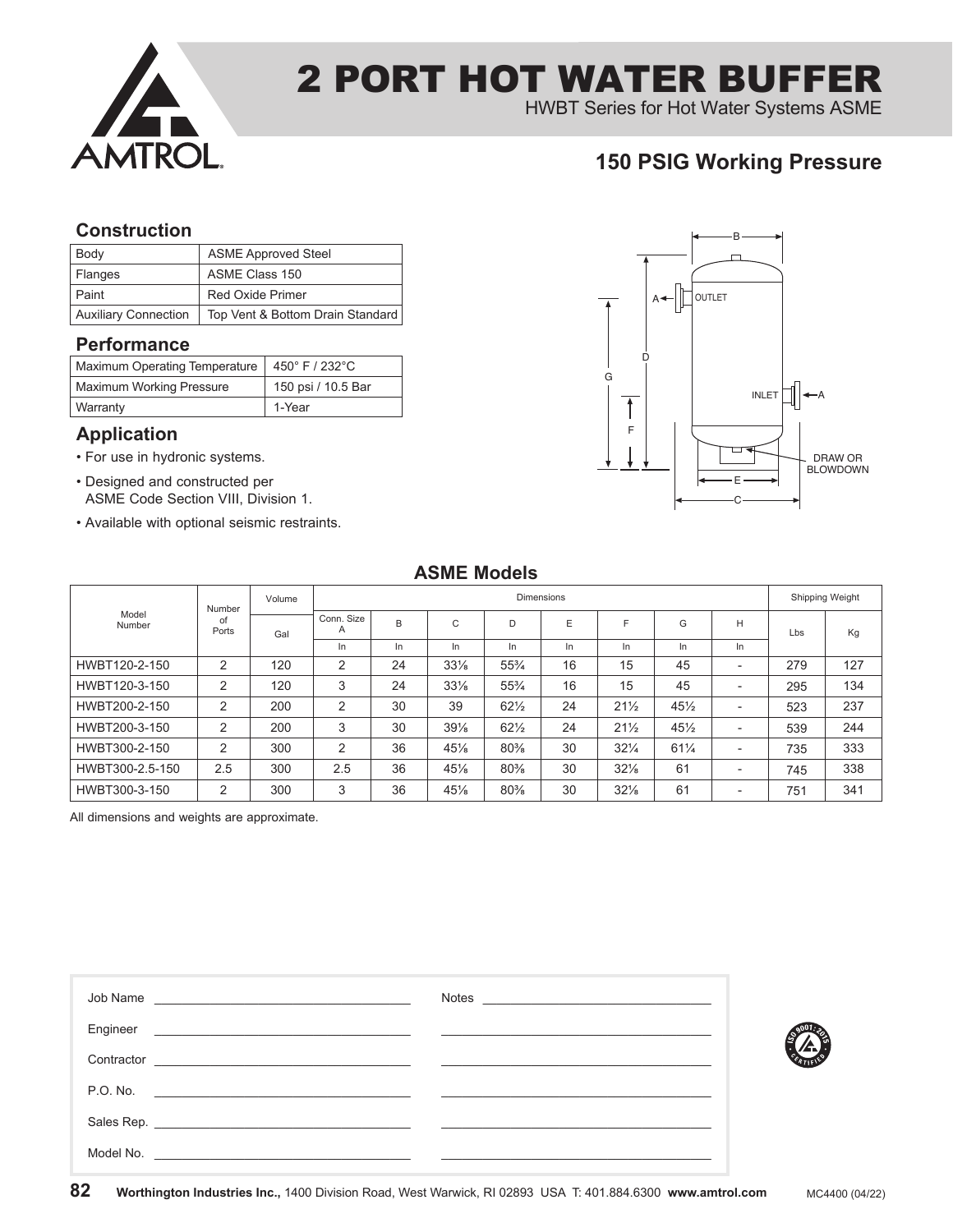

HWBT Series for Hot Water Systems ASME

## **125 PSIG Working Pressure**

### **Construction**

| Body                        | <b>ASME Approved Steel</b>       |
|-----------------------------|----------------------------------|
| <b>Flanges</b>              | ASME Class 150                   |
| Paint                       | <b>Red Oxide Primer</b>          |
| <b>Auxiliary Connection</b> | Top Vent & Bottom Drain Standard |

### **Performance**

| Maximum Operating Temperature   450° F / 232°C |                   |
|------------------------------------------------|-------------------|
| <b>Maximum Working Pressure</b>                | 125 psi / 8.8 Bar |
| Warranty                                       | 1-Year            |

### **Application**

- For use in hydronic systems.
- Designed and constructed per ASME Code Section VIII, Division 1.
- Available with optional seismic restraints.



|                 |              |        |                       |    |                 |                 | <b>Dimensions</b> |                 |                 |                 |                 | Shipping Weight |
|-----------------|--------------|--------|-----------------------|----|-----------------|-----------------|-------------------|-----------------|-----------------|-----------------|-----------------|-----------------|
| Model           | Number<br>of | Volume | А                     | B  | C               | D               | E                 | F               | G               | Н               |                 |                 |
| Number          | Ports        | Gal    | Conn. In<br>Pri./Sec. | In | In.             | In              | In.               | In.             | In              | In              | L <sub>bs</sub> | Kg              |
| HWBT120-2/2-125 | 4            | 120    | 2/2                   | 24 | $33\frac{1}{8}$ | $55\frac{3}{4}$ | 16                | 15              | 45              | 27              | 267             | 121             |
| HWBT120-2/3-125 | 4            | 120    | 2/3                   | 24 | $33\frac{1}{8}$ | $55\frac{3}{4}$ | 16                | 15              | 45              | 27              | 282             | 128             |
| HWBT120-3/3-125 | 4            | 120    | 3/3                   | 24 | $33\frac{1}{8}$ | $55\frac{3}{4}$ | 16                | 15              | 45              | 27              | 297             | 135             |
| HWBT120-4/4-125 | 4            | 120    | 4/4                   | 24 | $33\frac{1}{8}$ | $55\frac{3}{4}$ | 16                | $15\frac{1}{2}$ | $44\frac{1}{2}$ | $27\frac{1}{2}$ | 338             | 153             |
| HWBT120-6/6-125 | 4            | 120    | 6/6                   | 24 | $33\frac{1}{8}$ | $55\frac{3}{4}$ | 16                | $15\frac{1}{2}$ | $44\frac{1}{2}$ | $27\frac{1}{2}$ | 356             | 161             |
| HWBT200-2/2-125 | 4            | 200    | 2/2                   | 30 | 39              | $62\frac{1}{2}$ | 24                | $21\frac{1}{2}$ | $45\frac{1}{2}$ | $35\frac{1}{2}$ | 489             | 222             |
| HWBT200-2/3-125 | 4            | 200    | 2/3                   | 30 | 39              | $62\frac{1}{2}$ | 24                | $21\frac{1}{2}$ | $45\frac{1}{2}$ | $35\frac{1}{2}$ | 503             | 228             |
| HWBT200-3/3-125 | 4            | 200    | 3/3                   | 30 | 39%             | $62\frac{1}{2}$ | 24                | $21\frac{1}{2}$ | $45\frac{1}{2}$ | $35\frac{1}{2}$ | 518             | 235             |
| HWBT200-4/4-125 | 4            | 200    | 4/4                   | 30 | 39%             | $62\frac{1}{2}$ | 24                | $21\frac{1}{2}$ | $45\frac{1}{2}$ | $35\frac{1}{2}$ | 560             | 254             |
| HWBT300-2/2-125 | 4            | 300    | 2/2                   | 36 | 45%             | 80%             | 30                | $32\frac{1}{4}$ | $61\frac{1}{4}$ | 481/4           | 682             | 309             |
| HWBT300-2/3-125 | 4            | 300    | 2/3                   | 36 | 45%             | 80%             | 30                | $32\frac{1}{8}$ | 61              | 48%             | 696             | 316             |
| HWBT300-3/3-125 | 4            | 300    | 3/3                   | 36 | 45%             | $80\%$          | 30                | $32\frac{1}{8}$ | 61              | $48\%$          | 711             | 323             |
| HWBT300-4/4-125 | 4            | 300    | 4/4                   | 36 | 45%             | 80%             | 30                | $32\frac{1}{8}$ | 61              | 48%             | 753             | 342             |

All dimensions and weights are approximate.

| Job Name<br><u> 1989 - Jan Barbara, manazarta bashkar ta shekara ta 1989 - Andrea San A</u> | <b>Notes</b> |
|---------------------------------------------------------------------------------------------|--------------|
| Engineer                                                                                    |              |
| Contractor                                                                                  |              |
| P.O. No.<br><u> 1980 - Jan Barbara Barbara, manazarta da kasas da shekara 1980 - A</u>      |              |
|                                                                                             |              |
| Model No.<br><u> 1980 - John Stone, Amerikaansk politiker (</u> † 1910)                     |              |

**ASME Models**